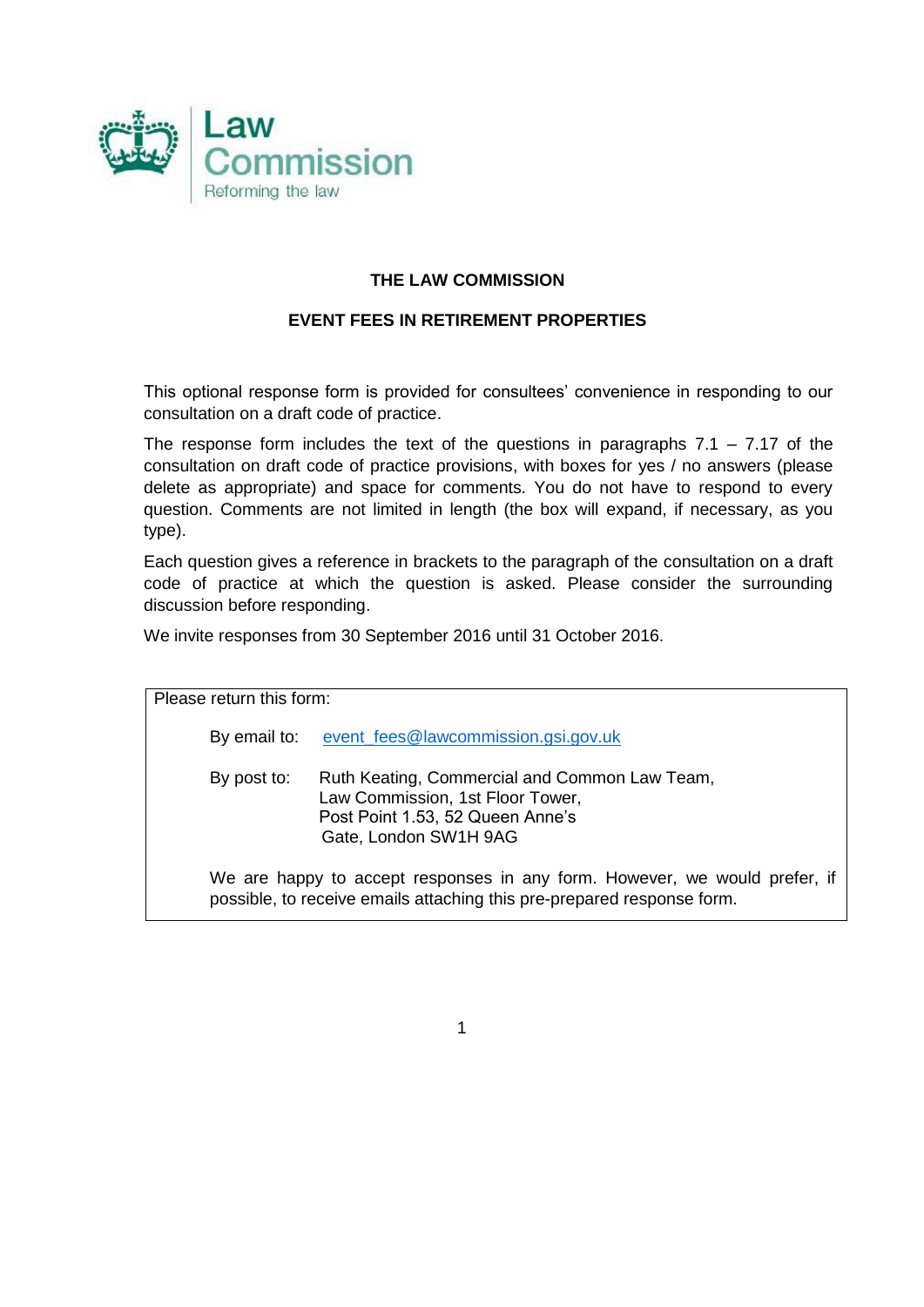#### **Freedom of information statement**

Any information you give to us will be subject to the Freedom of Information Act 2000, which means that we must normally disclose it to those who ask for it.

If you wish your information to be confidential, please tell us why you regard the information as confidential. On a request for disclosure of the information, we will take full account of your explanation, but we cannot give an assurance that confidentiality can be maintained in all circumstances. An automatic confidentiality disclaimer generated by your IT system will not be regarded as binding on the Law Commission.

*The Law Commission processes personal data in accordance with the Data Protection Act 1998 and in most circumstances it will not be disclosed to third parties.*

## **YOUR DETAILS**

| Name:           | Mark Hayward                                                                                             |
|-----------------|----------------------------------------------------------------------------------------------------------|
| Organisation:   | National Association of Estate Agents (NAEA)                                                             |
| Role:           | <b>Managing Director</b>                                                                                 |
| Postal address: | Arbon House<br>6 Tournament Court<br><b>Edgehill Drive</b><br>Warwick<br>Warwickshire<br><b>CV34 6LG</b> |
| Telephone:      | 01926 417 777                                                                                            |
| Email:          | mark@naea.co.uk                                                                                          |

## **CONFIDENTIALITY**

Do you wish to keep this response confidential?

| Yes:                         | No: X |
|------------------------------|-------|
| If yes, please give reasons: |       |

### **QUESTION 1: ENFORCEMENT OF THE CODE PROVISIONS**

(Consultation on draft code of practice provisions, paragraph 2.11)

Do consultees agree that the sinking fund portion of an event fee should be enforceable, regardless of whether there has been a breach of the code?

 $\mathfrak{D}$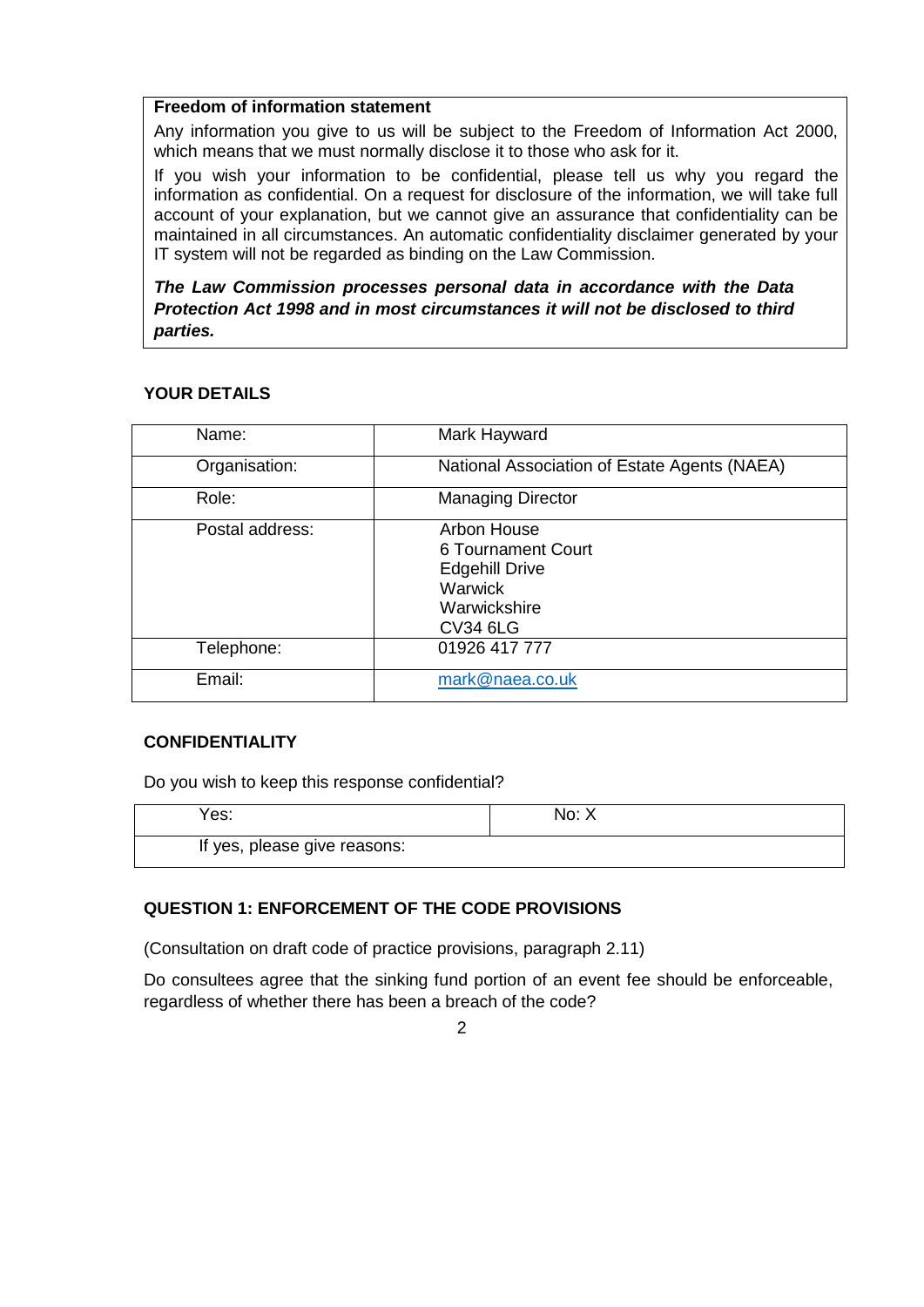| Yes: X  | No:                                                                               | Other: |
|---------|-----------------------------------------------------------------------------------|--------|
|         |                                                                                   |        |
|         | Yes, NAEA agrees that the sinking fund option of an event should be               |        |
|         | enforceable, regardless of whether there has been a breach of the code. As        |        |
|         | outlined at point 2.0 on page 5 of the Consultation on Draft Code of Practice     |        |
|         | Provisions, without the sinking fund this may leave maintenance costs unpaid.     |        |
|         | However, we think that this issue needs to be looked at in greater detail to      |        |
|         | ensure more protection for consumers. We would, for instance, support             |        |
|         | additional qualifications to the Consumer Rights Act as outlined at point 2.10 on |        |
| page 5. |                                                                                   |        |
|         |                                                                                   |        |

### **QUESTION 2: DEFINITIONS**

(Consultation on draft code of practice provisions, paragraph 3.4)

We welcome comments on the definitions generally.

NAEA is happy that the definitions cover all of the main areas. However, it is often unclear to the consumer what services or benefits they receive for payment of the fee. In order to increase awareness for consumers and agents the code of practice provisions should include examples of services such as care charges, gardening or maintenance.

# **QUESTION 3: WHEN EVENT FEES MAY BE CHARGED**

(Consultation on draft code of practice provisions, paragraph 4.12)

Our proposals for the prescribed cap are based on event fee models which use a percentage rate. We welcome views on how the prescribed cap would operate when the event fee model is based on an equity uplift model.

We are supportive of the proposals for the prescribed cap to be based on event fees which use a percentage rate. However, we do not know how the prescribed cap would operate when the event fee model is based on an equity uplift model.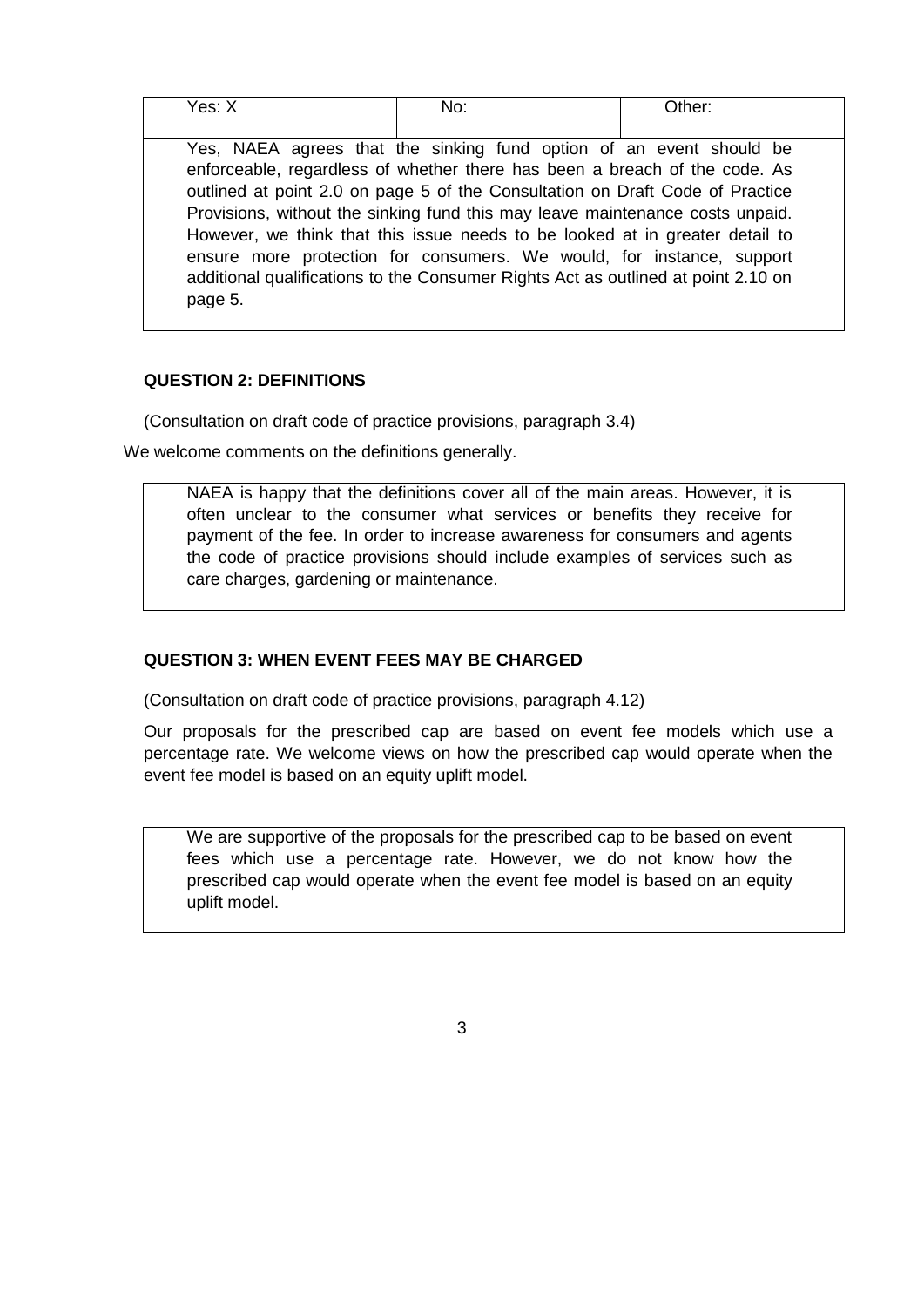## **QUESTIONS 4 TO 13: THE FREEHOLDER'S OBLIGATIONS**

(Consultation on draft code of practice provisions, paragraph 5.8)

Do consultees agree that the disclosure document should be standardised to facilitate comparison of properties?

| Yes: X                               | No:                                                                     | Other: |
|--------------------------------------|-------------------------------------------------------------------------|--------|
| facilitate comparison of properties. | Yes. NAEA agrees that the disclosure document should be standardised to |        |

(Consultation on draft code of practice provisions, paragraph 5.12)

Do consultees agree that the current range of property price inflation rates in the worked example, 5%, 0% and -5%, are appropriate?

| Yes:         | No: X                                                                             | Other: |
|--------------|-----------------------------------------------------------------------------------|--------|
| appropriate. | We do not think that the property price inflation rates in the worked example are |        |

Alternatively should these rates be changed to 3%, 0% and -3%?

| Yes: X | No:                                                                                                                                   | Other: |
|--------|---------------------------------------------------------------------------------------------------------------------------------------|--------|
|        | We think that the rates should be changed to 3%, 0% and -3% in order to<br>account for an ageing population and people living longer. |        |

(Consultation on draft code of practice provisions, paragraph 5.15)

(1) Do consultees agree that the disclosure document should be no longer than one page to avoid "information overload"?

| Yes: X                              | No:                                                                                                                                                        | Other: |
|-------------------------------------|------------------------------------------------------------------------------------------------------------------------------------------------------------|--------|
|                                     |                                                                                                                                                            |        |
| more information to help consumers. | Yes, we agree that the disclosure document should be no longer than one page<br>to avoid "information overload". However, the document has room to include |        |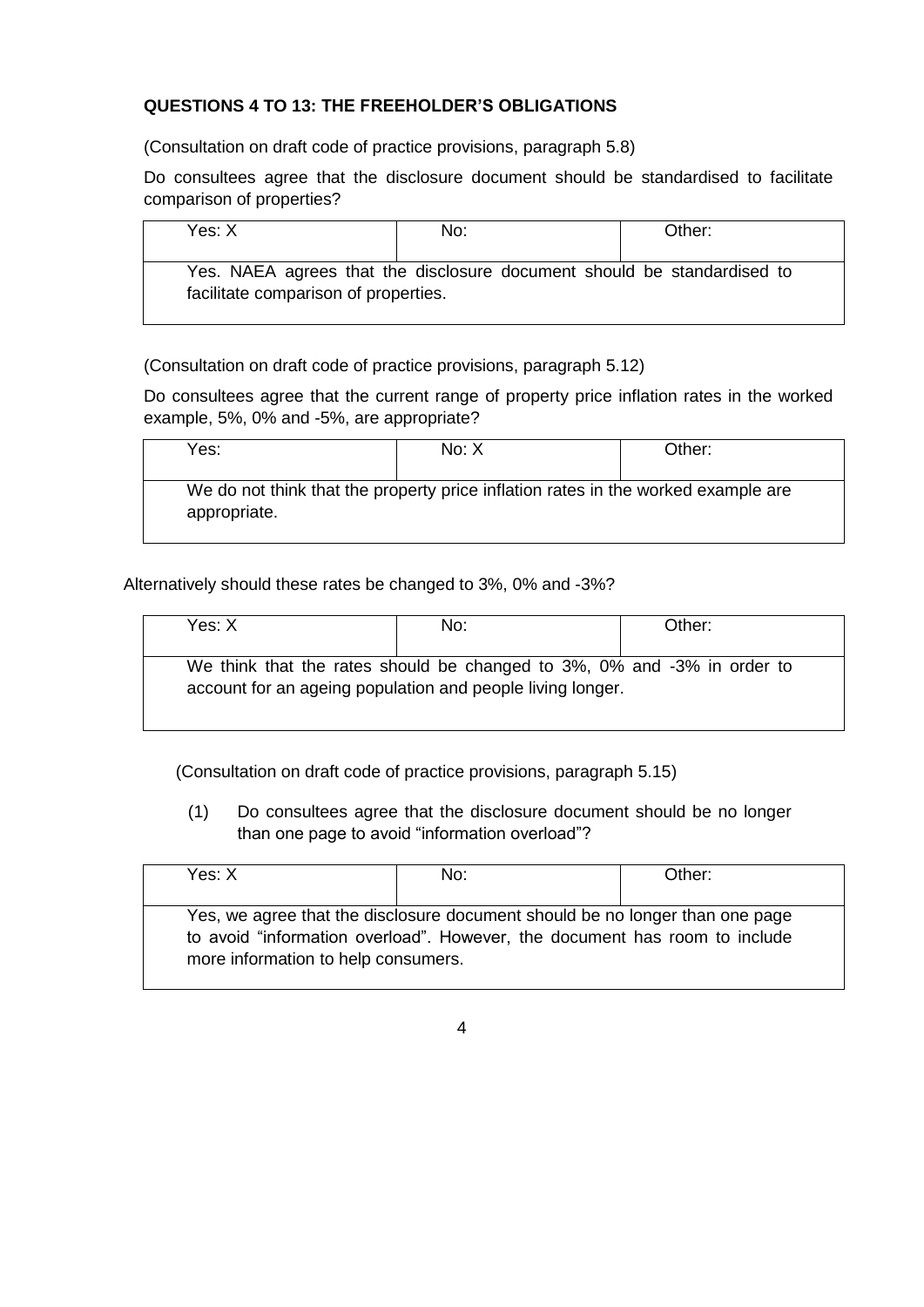(2) Do consultees agree the proposed wording that the consumer should ask the freeholder about other charges is sufficient?

| The proposed wording that the consumer should ask the freeholder about other<br>charges is not sufficient and should also say "prospective purchasers should<br>seek independent legal advice before signing any agreement." Furthermore,<br>there is room on the disclosure document to include contact details for Trading<br>Standards, Money Advice Service and Citizens Advice. The disclosure<br>document should also include wording that says, "You should also ask the<br>landlord, agent, developer or management company about the other<br>charges" There is also a need to reference the actual Companies of<br>retirement villages, who deal with their own marketing and selling. | Yes: | No: X | Other: |
|--------------------------------------------------------------------------------------------------------------------------------------------------------------------------------------------------------------------------------------------------------------------------------------------------------------------------------------------------------------------------------------------------------------------------------------------------------------------------------------------------------------------------------------------------------------------------------------------------------------------------------------------------------------------------------------------------|------|-------|--------|
|                                                                                                                                                                                                                                                                                                                                                                                                                                                                                                                                                                                                                                                                                                  |      |       |        |

(3) Do consultees think that we should include a simple explanation of event fees in the disclosure document?

| Yes: X | No:                                                                                                                                                                                                                                                                                                                                                                                                                                                                                                 | Other: |
|--------|-----------------------------------------------------------------------------------------------------------------------------------------------------------------------------------------------------------------------------------------------------------------------------------------------------------------------------------------------------------------------------------------------------------------------------------------------------------------------------------------------------|--------|
|        | Yes. Something akin to, "Event fees are the money some residential leases<br>require the leaseholder to pay on the sale of the property or other event such as<br>sub-letting. These fees are common in retirement housing where there are<br>usually costs for gardening, maintenance or care services. A clause in the lease<br>can allow purchasers to off-set service costs to when the property is sold or<br>sub-let and a certain percentage of the proceeds of the sale must be paid back." |        |

(4) Do consultees think that we should include a second worked example based on sub-letting the property?

| Yes: X                   | No:                                                                                                                                                                                                                                        | Other: |
|--------------------------|--------------------------------------------------------------------------------------------------------------------------------------------------------------------------------------------------------------------------------------------|--------|
| equity release mortgage. | Yes. Sub-letting has been widely highlight as a problem that triggers event fees<br>and therefore should be included as a second worked example to raise<br>awareness. Another issue that should also be mentioned is the taking out of an |        |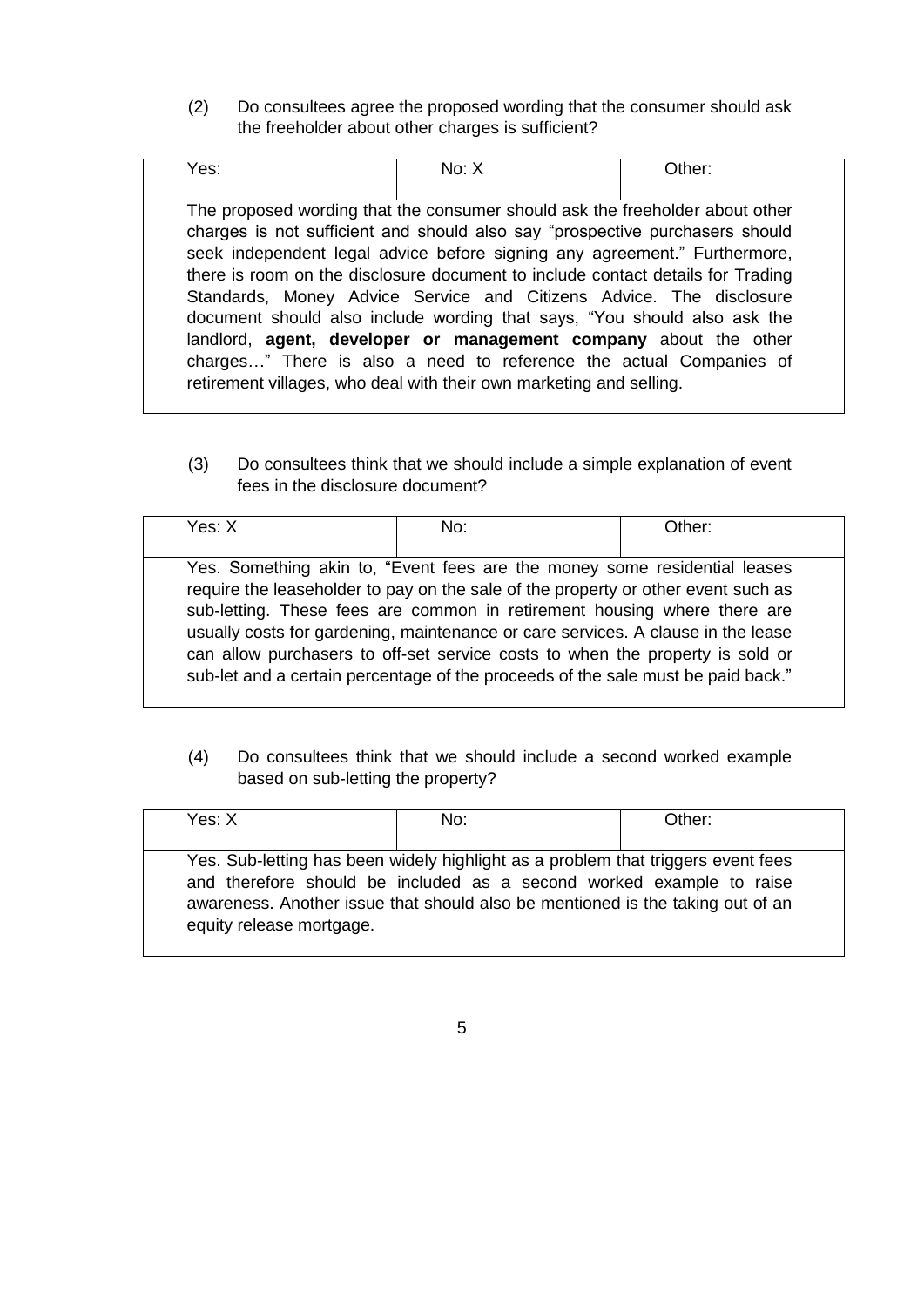(5) Do consultees consider that the equity uplift models for event fees can be provided in the same format and, if so, how?

| Yes: X                                          | No:                                                                                                                                                              | Other: |
|-------------------------------------------------|------------------------------------------------------------------------------------------------------------------------------------------------------------------|--------|
| average fee against below market value figures. | Yes we consider that the equity uplift models for event fees can be provided in<br>the same format as event fees. It could be described with a simple example of |        |

(Consultation on draft code of practice provisions, paragraph 5.18)

We welcome views on whether the use of the Elderly Accommodation Counsel website as an online database to host event fee information raises any practical issues.

We would advocate that both the freeholder and the Elderly Accommodation Counsel establish online databases of properties with event fees. This is because prospective purchasers and agents are more likely to find information about the property from the solicitor as well as the landlord, developer or managing agent. Furthermore, the Elderly Accommodation Counsel is not well known and would require publicity within the industry and the general public to ensure that agents know where to find the information they need.

(Consultation on draft code of practice provisions, paragraph 5.22)

Do consultees think that solicitors or conveyancers should be required to provide the disclosure document as a matter of course when acting on a conveyance of a retirement property?

| Yes: X | No:                                                                                                                                         | Other: |
|--------|---------------------------------------------------------------------------------------------------------------------------------------------|--------|
| 13.    | Yes. We also think that the Law Society should be included in the<br>development of guidance and training as outlined at point 5.20 on page |        |

(Consultation on draft code of practice provisions, paragraph 5.25)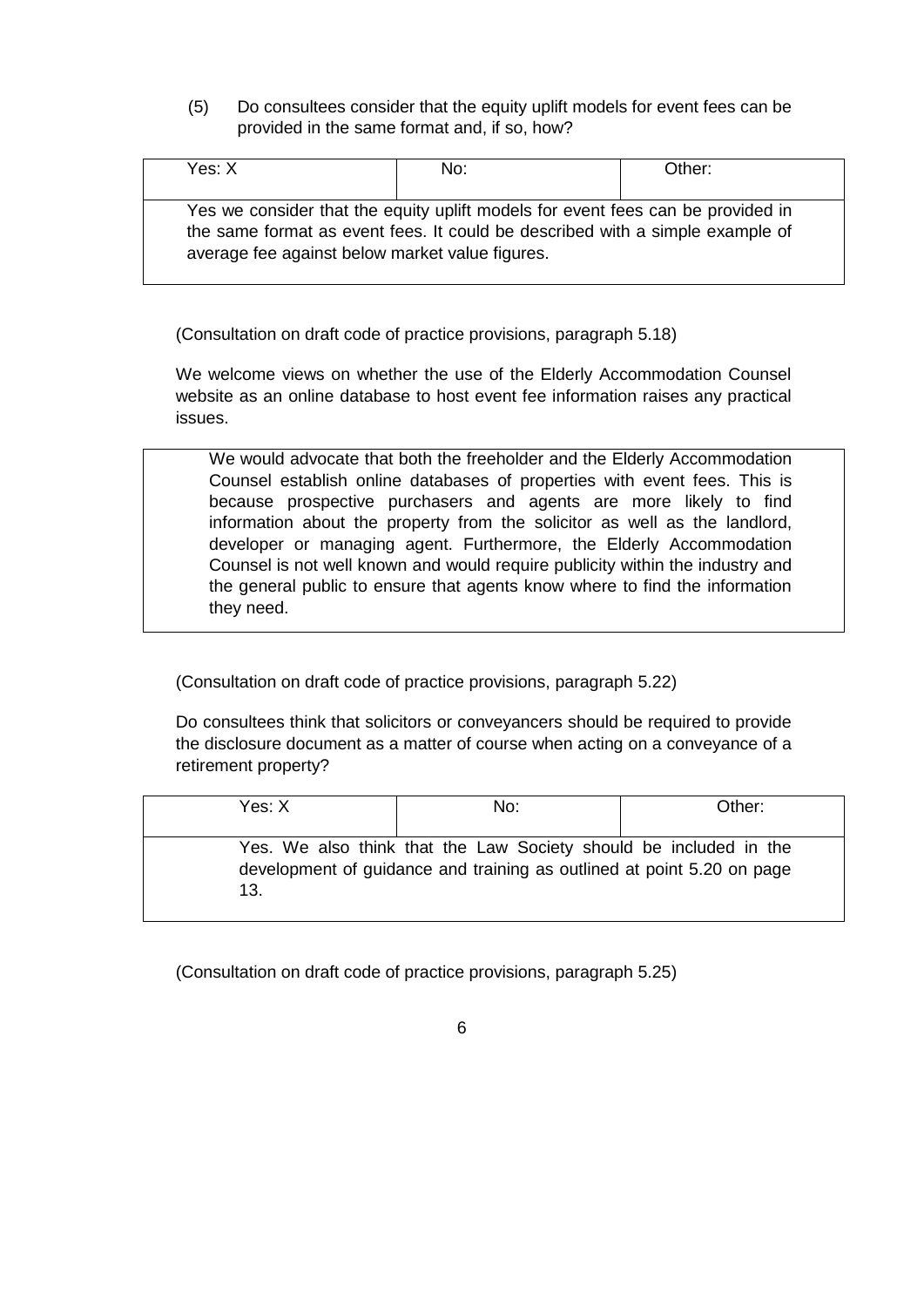We welcome views on whether and by what means potential beneficiaries of an estate could be made aware of an event fee on a retirement property.

NAEA has long held the view that consumers need to be told about event fees when they see the property advertised, visit an office or view the property. Potential beneficiaries could be made aware of an event fee on a retirement property through an individual's Will and Testament or the solicitor contacts the next of kin when the buyer puts in an offer and has it accepted.

## **QUESTIONS 15 TO 17: ASSESSING THE IMPACT OF REFORM**

Do consultees agree our proposals will increase consumer confidence in the specialist housing market? If so, what effect might this have on the market?

| Yes: X                                                                                                                                                                                                                                                                                                                                                                                                                                                                                                                                                                        | No: | Other: |  |  |
|-------------------------------------------------------------------------------------------------------------------------------------------------------------------------------------------------------------------------------------------------------------------------------------------------------------------------------------------------------------------------------------------------------------------------------------------------------------------------------------------------------------------------------------------------------------------------------|-----|--------|--|--|
| Yes, we agree that the proposals will increase consumer confidence in the<br>specialist housing market. The issue is important for estate agents because<br>they need to comply with Consumer Protection Regulations and consumers<br>need to be told about event fees before making a decision on whether to<br>purchase these type of property. The disclosure document will improve this<br>process.<br>In relation to the effects on the market, downsizing is a part of the housing<br>cycle and can allow many younger buyers with families to make use of larger       |     |        |  |  |
| properties which older people often still occupy after their own children have<br>grown up and left or a partner may have died. Therefore with an ageing<br>population these types of property will become more prevalent. When<br>purchasing retirement housing many developers of these specialised<br>property go through the fees with prospective buyers and many agents do<br>the same with the lease. What's important is that purchasers and their<br>families realise that the longer they live in these types of property the bigger<br>the charge is likely to be. |     |        |  |  |

Do consultees think that following our proposals, event fees which comply with the code of practice will have sufficient legal certainty to meet the standards required for secured lending?

| Yes: X                                                                         | No: | Other: X |  |  |
|--------------------------------------------------------------------------------|-----|----------|--|--|
|                                                                                |     |          |  |  |
| Yes, we do think that following the Law Commission's proposals, event fees     |     |          |  |  |
| which comply with the code of practice will have sufficient legal certainty to |     |          |  |  |